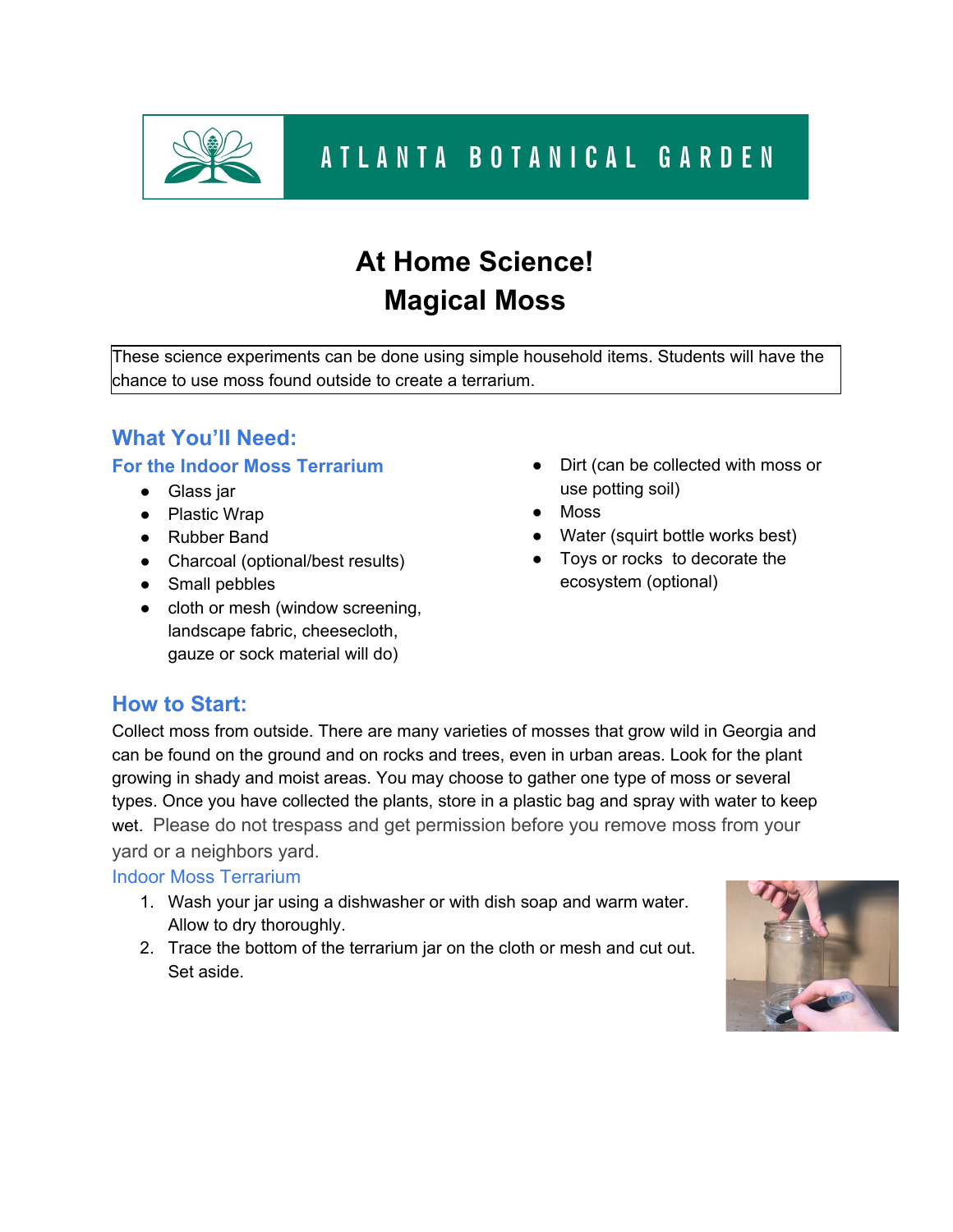- 3. Place a layer of pebbles at the bottom  $\frac{1}{4}$  of the jar.
- 4. (Optional) Sprinkle a layer of charcoal over the pebbles. Charcoal helps eliminate odors, absorbs toxins, and prevents the buildup of bad bacteria in your terrarium.
- 5. Place the cut out cloth or mesh on top of the charcoal and pebble layer.Trim cloth if necessary.
- 6. Spray one squirt of water onto the netting to prevent soil from falling through to the rock layer.
- 7. Spread a thin layer of soil on top of the cloth.
- 8. Add moss to the jar. The jar should now be ⅓ filled and ⅔ space.
- 9. Add rocks or toys for decoration.
- 10. Spray one to two squirts of water into your jar.
- 11. Cover jar with plastic wrap and secure with a rubber band. Poke holes into the plastic wrap for sufficient air flow.
- 12. Place terrarium in indirect sunlight and water as needed.



# **Diving Deeper:**

#### Plant Needs

Moss is a living plant and has many needs in order to survive. What are the needs of a plant like moss? Where does the moss in your terrarium get its needs? What steps can you take to make sure that the moss in your terrarium gets all of its needs met?

### Water Cycle in Terrariums

Examine your terrarium for signs of the water system at work. Note where you see water in your jar. Is there condensation accumulating on the sides of the jar and on the lid? Is there some water pooled in the rock layer of your terrarium? Where might water be lost in this system? How often do you think you will need to add water to your jar? What is driving the movement of water in your terrarium? Compare and contrast the water cycle in your terrarium to the global water cycle.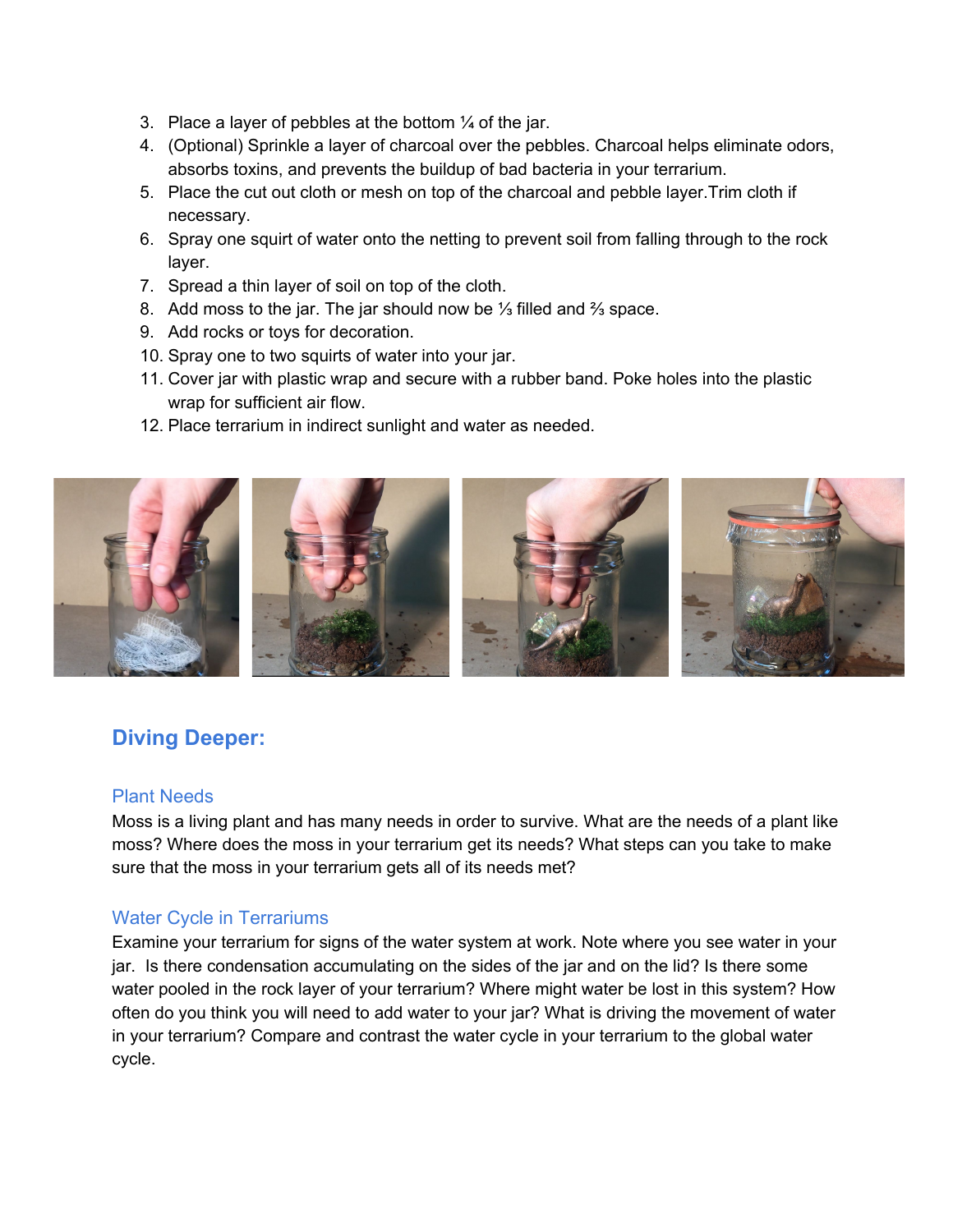#### Vascular vs. Nonvascular Plants

Moss is classified as a nonvascular plant. Grasses, trees, flowers, etc. are all classified as vascular plants. Compare plant structures found in moss with plant structures found in grass. How does each plant collect water? How does each plant reproduce? Are both plants able to perform photosynthesis?

#### Erosion investigation

Erosion is the geological process in which earth materials like rocks and soil are worn away and moved by natural forces such as wind or water. The effects of erosion can be harmful, including the loss of fertile land, increased pollution, and increased flooding. Find an area of bare land with no plants, an area covered in moss, and an area with larger plants like grass. Pour water over each of the areas and examine how water moves or is absorbed into the ground at each location. Which area is able to keep the soil in place the best?

#### **Additional Resources**

Collecting and [Identifying](https://www.youtube.com/watch?v=hJAmG1pHqho&authuser=1) Moss Make an [AWESOME](https://www.youtube.com/watch?v=hJAmG1pHqho&authuser=1) terrarium for FREE! Moss Life [Cycle](https://www.youtube.com/watch?v=u2zKxHnVWoU) Make Moss [Graffiti](https://www.wikihow.com/Make-Moss-Graffiti) [Contemporary](https://www.iloboyou.com/contemporary-sculptures-concrete-moss-robert-cannon/) Sculptures of Concrete and Moss by Robert Cannon